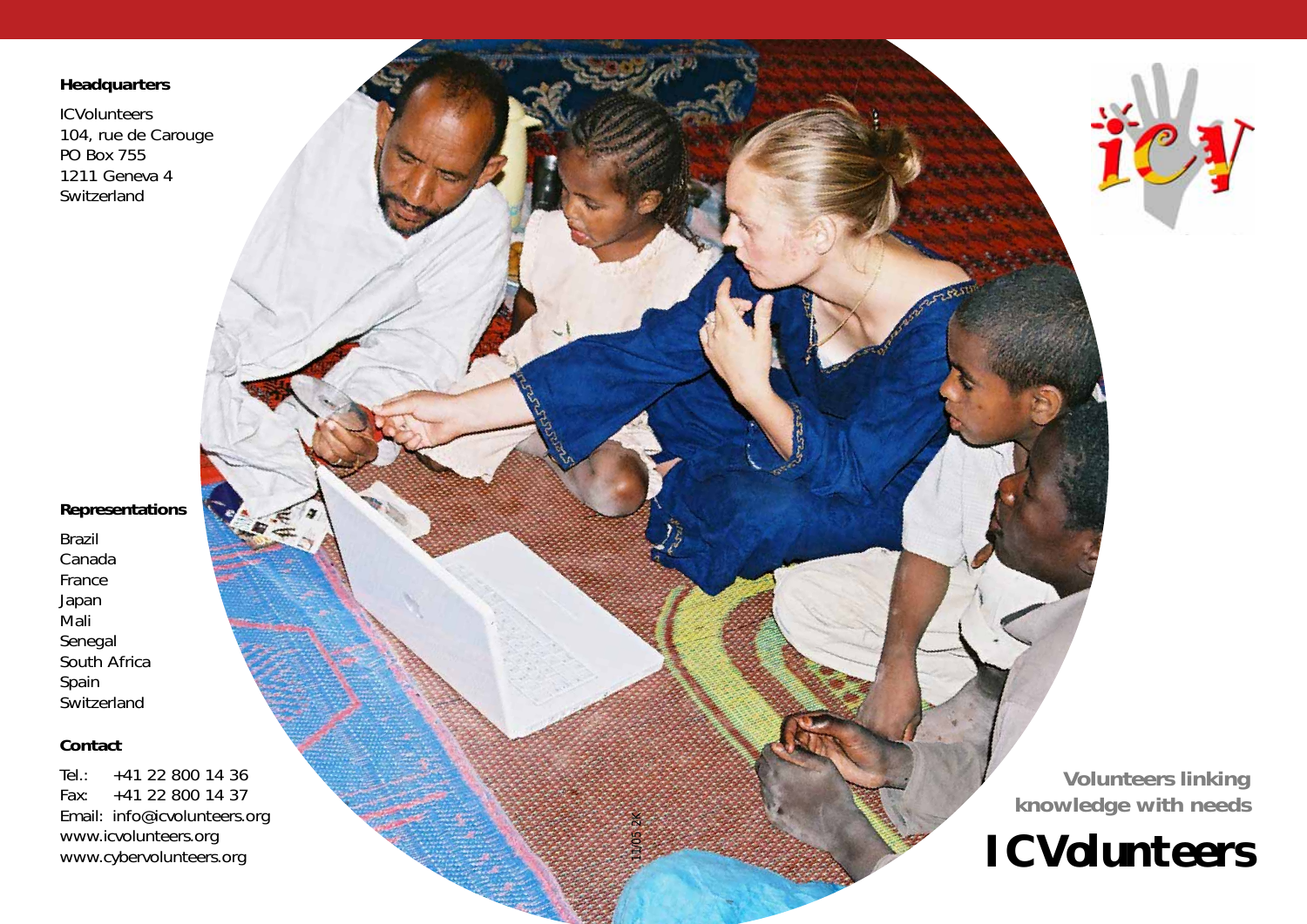



ICVolunteers is an international nongovernmental organization that recruits, trains and coordinates volunteers for non-profit conferences, events and projects. We also offer experienced organizational and management services to event and project coordinators.

**WHO ARE WE?**

With its headquarters in Geneva, ICVolunteers has continued to expand, and now has offices and permanent representation in a number of countries, including South Africa, Mali and Canada.



In addition, ICVolunteers plays an important role in the field of volunteerism by promoting civic commitment and involvement, and by providing leadership and links between organizations, individuals and communities.

# **OUR VISION**

*The vision of ICVolunteers is to help develop a future where both individuals and communities can reap the benefits of personal commitment and free will. Through volunteering, we seek to link knowledge with needs and to promote a better, more equitable society involving all fields and actors.*

*ICVolunteers works with a network of 11.000 volunteers from age 16 to 87, coming from 179 countries. Our volunteers speak 150 different languages.*



*Linking knowledge with needs. Involving volunteers from all walks of life.* 

*Our volunteers are people who offer their time, skills and expertise to projects that need assistance.* 

# **WHAT DO WE DO?**

ICVolunteers offers professional assistance, and both provides and trains volunteers for a wide range of non-profit events and activities by:

- Recruiting and managing volunteers
- Providing welcome and logistical services
- Offering language services: translation and interpretation
- Writing and editing articles or conference reports
- Setting up and managing an online and onsite library on volunteerism
- Building new programs in response to longer-term needs for technical assistance in developing countries
- Coordinating the CyberVolunteers Program, which links volunteers who have information technology skills to ongoing projects, enabling South-South, North-South and South-North cooperation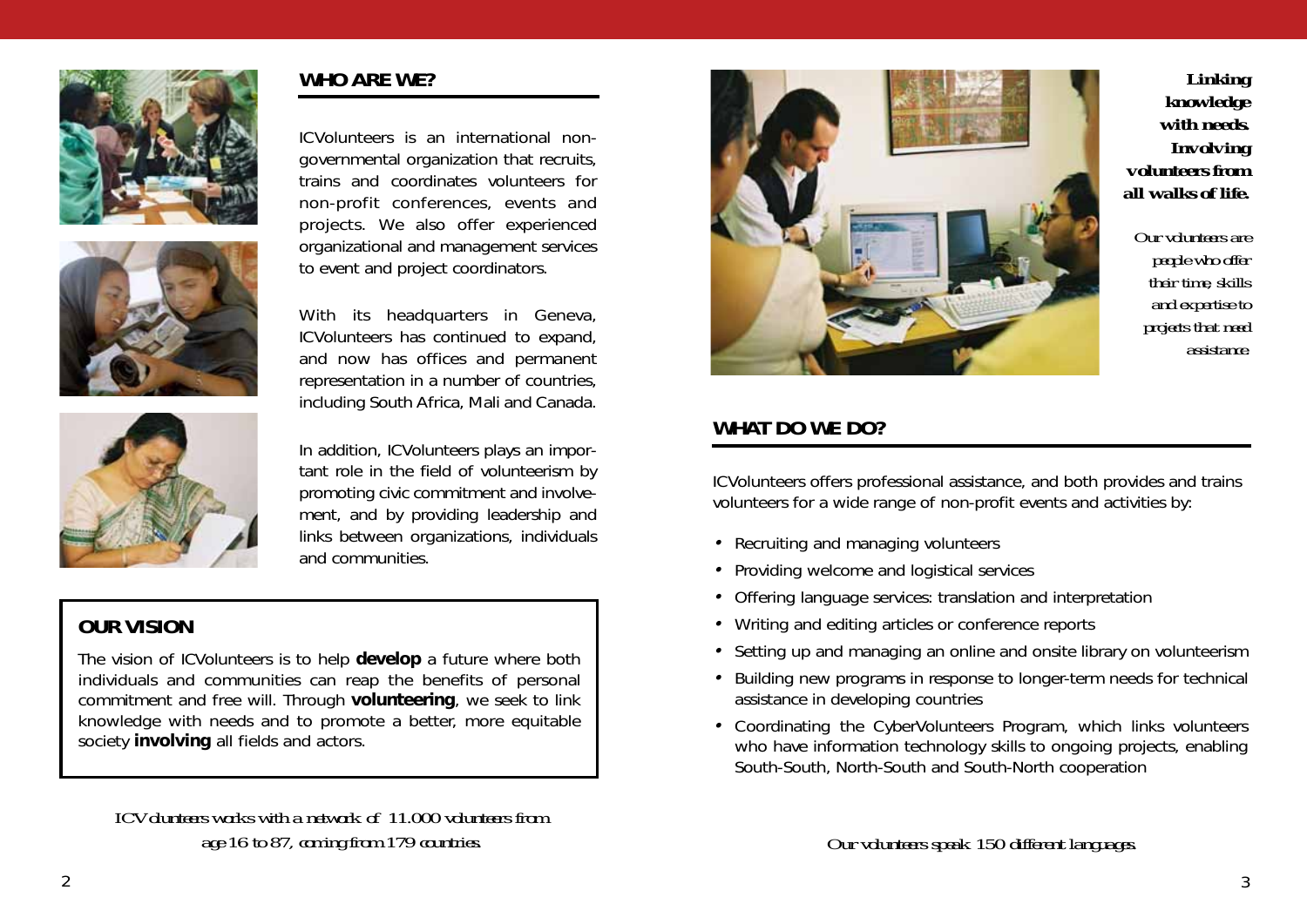

*"The opportunity you gave me to participate as a reporter with ICVolunteers is one of the most important in my life so far. Because I had the chance to work in the field that I study, and also the chance to get to know great people who can teach me big lessons in life and work."*

*Maritza Cardenas Ortiz, volunteer from Colombia*

## **Who Benefits from ICVolunteers?**

ICVolunteers creates opportunities covering a wide variety of interests that benefit both volunteers and public or private entities, nongovernmental organizations and international institutions.

• **Project and event organizers need assistance:**

Humanitarian and other non-profit projects often have very limited budgets and therefore depend heavily on the help of volunteers. ICVolunteers provides competent assistance to organizers of non-profit projects, for which it recruits, trains and coordinates volunteers.

#### • **Volunteers are searching for interesting ways to help:**

ICVolunteers provides motivated individuals with unique opportunities to support organizations in need in local, national and international settings. By offering their time and skills, volunteers share their knowledge and strengths with those who need them, while acquiring new expertise that benefits them both personally and professionally.

# **Projects**

*Some past key projects include:* World AIDS Conferences (Switzerland, South Africa, Spain); UN Social Summit, Copenhague +5; World Summit on the Information Society; Commission on Human Rights; Landmine Survivors' Network training sessions; creation of information systems in various contexts; conferences organized by the Cantonal Hospital and different universities; Geduc (sustainable development); Metropolis (Migration); International Day of Older Persons; S-Dev; Casa Alianza; and the Marathon of Geneva.



# **HOW CAN YOU GET INVOLVED?**

ICVolunteers relies on communities, businesses and people like you. There are a number of ways you can get involved:

- **Volunteer:** Get involved in our latest projects and contribute to major local, national and international events, while meeting new people and building your skills and contacts.
- **Use Our Services:** We are here to help your organization with conferences and projects. The annual membership fee for benefiting members is CHF 200 (EUR 140).
- **Become a Member:** Support ICVolunteers by becoming an individual member. Annual membership starts at just CHF 50 (EUR 35), or CHF 35 (EUR 25) for students and retirees, and entitles you to benefits including special events, our quarterly newsletter, and more.
- **Corporate Giving:** Corporate partners make a crucial contribution to ICVolunteers while enjoying the benefits of association with our organization.
- **Gift Membership:** Share your interest in volunteers linking knowledge with needs or support a specific program with a gift membership.